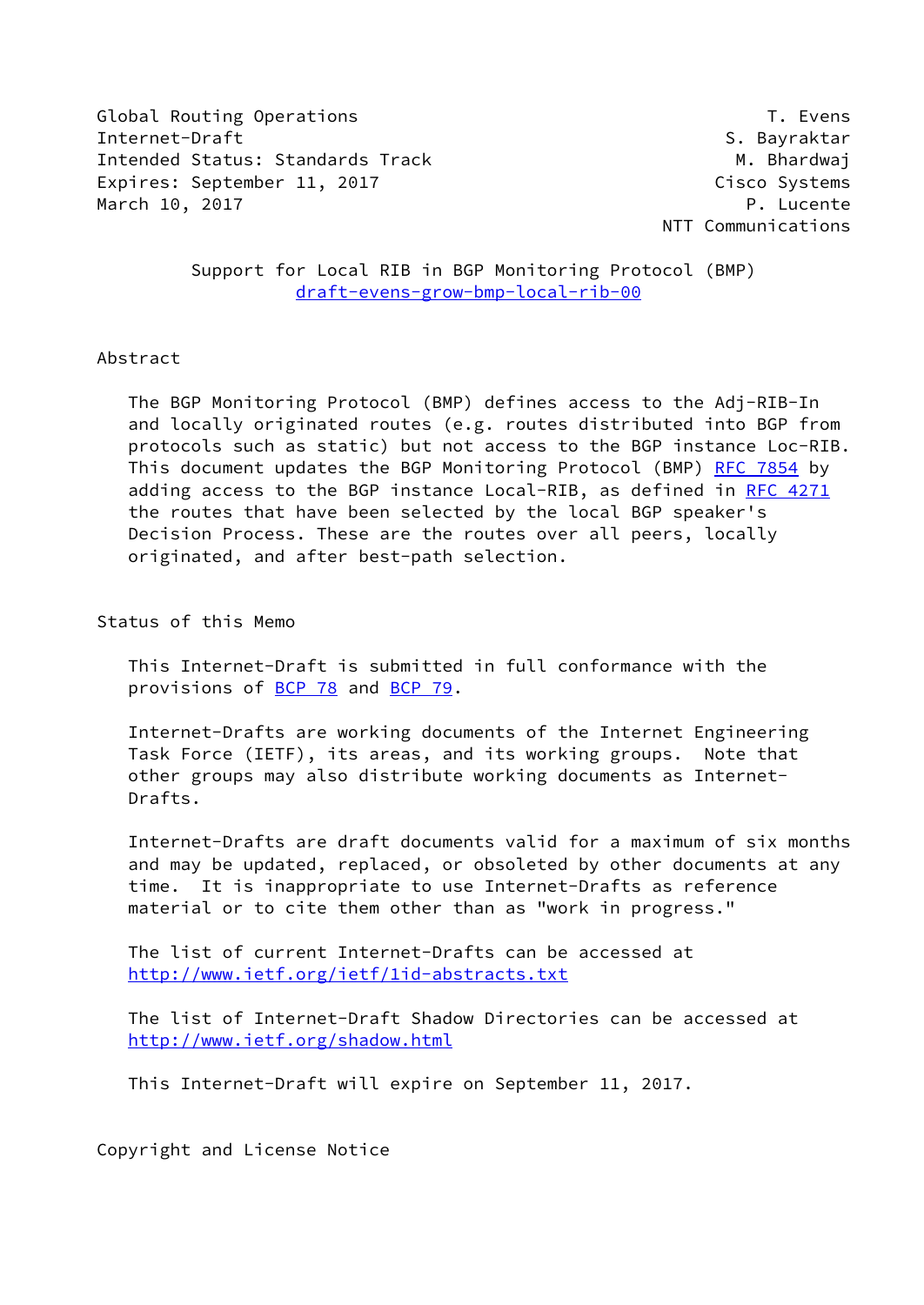Copyright (c) 2017 IETF Trust and the persons identified as the document authors. All rights reserved.

This document is subject to **[BCP 78](https://datatracker.ietf.org/doc/pdf/bcp78)** and the IETF Trust's Legal Provisions Relating to IETF Documents [\(http://trustee.ietf.org/license-info](http://trustee.ietf.org/license-info)) in effect on the date of publication of this document. Please review these documents carefully, as they describe your rights and restrictions with respect to this document. Code Components extracted from this document must include Simplified BSD License text as described in Section 4.e of the Trust Legal Provisions and are provided without warranty as described in the Simplified BSD License.

## Table of Contents

| $\overline{2}$ . |  |                                                                                                                                                                                                                                                                                                                                                 |
|------------------|--|-------------------------------------------------------------------------------------------------------------------------------------------------------------------------------------------------------------------------------------------------------------------------------------------------------------------------------------------------|
| 3.               |  | $\overline{1}$                                                                                                                                                                                                                                                                                                                                  |
|                  |  |                                                                                                                                                                                                                                                                                                                                                 |
|                  |  | $\overline{1}$                                                                                                                                                                                                                                                                                                                                  |
|                  |  |                                                                                                                                                                                                                                                                                                                                                 |
|                  |  |                                                                                                                                                                                                                                                                                                                                                 |
|                  |  |                                                                                                                                                                                                                                                                                                                                                 |
|                  |  |                                                                                                                                                                                                                                                                                                                                                 |
|                  |  |                                                                                                                                                                                                                                                                                                                                                 |
|                  |  |                                                                                                                                                                                                                                                                                                                                                 |
|                  |  |                                                                                                                                                                                                                                                                                                                                                 |
|                  |  |                                                                                                                                                                                                                                                                                                                                                 |
|                  |  |                                                                                                                                                                                                                                                                                                                                                 |
|                  |  |                                                                                                                                                                                                                                                                                                                                                 |
|                  |  |                                                                                                                                                                                                                                                                                                                                                 |
|                  |  |                                                                                                                                                                                                                                                                                                                                                 |
|                  |  |                                                                                                                                                                                                                                                                                                                                                 |
| <u>z</u> .       |  |                                                                                                                                                                                                                                                                                                                                                 |
| 8.               |  |                                                                                                                                                                                                                                                                                                                                                 |
| 9.               |  |                                                                                                                                                                                                                                                                                                                                                 |
|                  |  |                                                                                                                                                                                                                                                                                                                                                 |
|                  |  |                                                                                                                                                                                                                                                                                                                                                 |
|                  |  |                                                                                                                                                                                                                                                                                                                                                 |
|                  |  |                                                                                                                                                                                                                                                                                                                                                 |
|                  |  | $1.1$ . Current Method to Monitor Loc-RIB 5<br>$5.2.1$ . Peer UP Information 9<br>6.1. Loc-RIB Implementation 10<br>6.1.1 Multiple Loc-RIB Peers 10<br>$\underline{6.1.2}$ Filtering Loc-RIB to BMP Receivers 10<br>Security Considerations $\ldots \ldots \ldots \ldots \ldots \ldots \ldots \underline{11}$<br>9.3. Informative References 11 |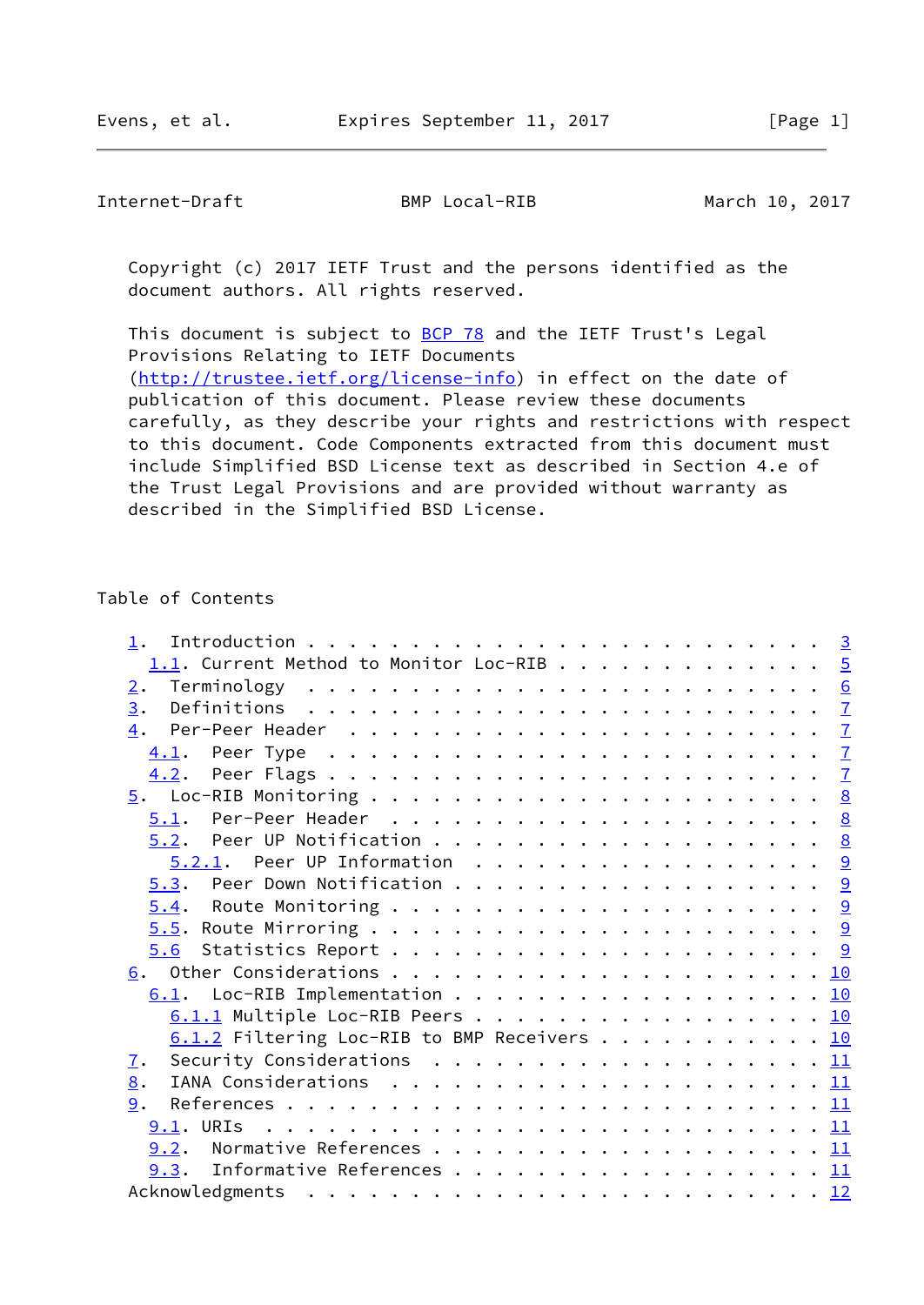|--|--|--|--|--|--|--|--|--|--|--|--|--|--|--|--|--|--|--|--|--|--|--|--|--|--|--|

Evens, et al. Expires September 11, 2017 [Page 2]

<span id="page-2-1"></span>Internet-Draft BMP Local-RIB March 10, 2017

<span id="page-2-0"></span>[1](#page-2-0). Introduction

 The BGP Monitoring Protocol (BMP) suggests that locally originated routes are locally sourced routes, such as redistributed or otherwise added routes to the BGP instance by the local router. It does not specify routes that are in the BGP instance Loc-RIB, such as routes after best-path selection.

 Figure 1 shows the flow of received routes from one or more BGP peers into the Loc-RIB.



Figure 1: BGP peering Adj-RIBs-In into Loc-RIB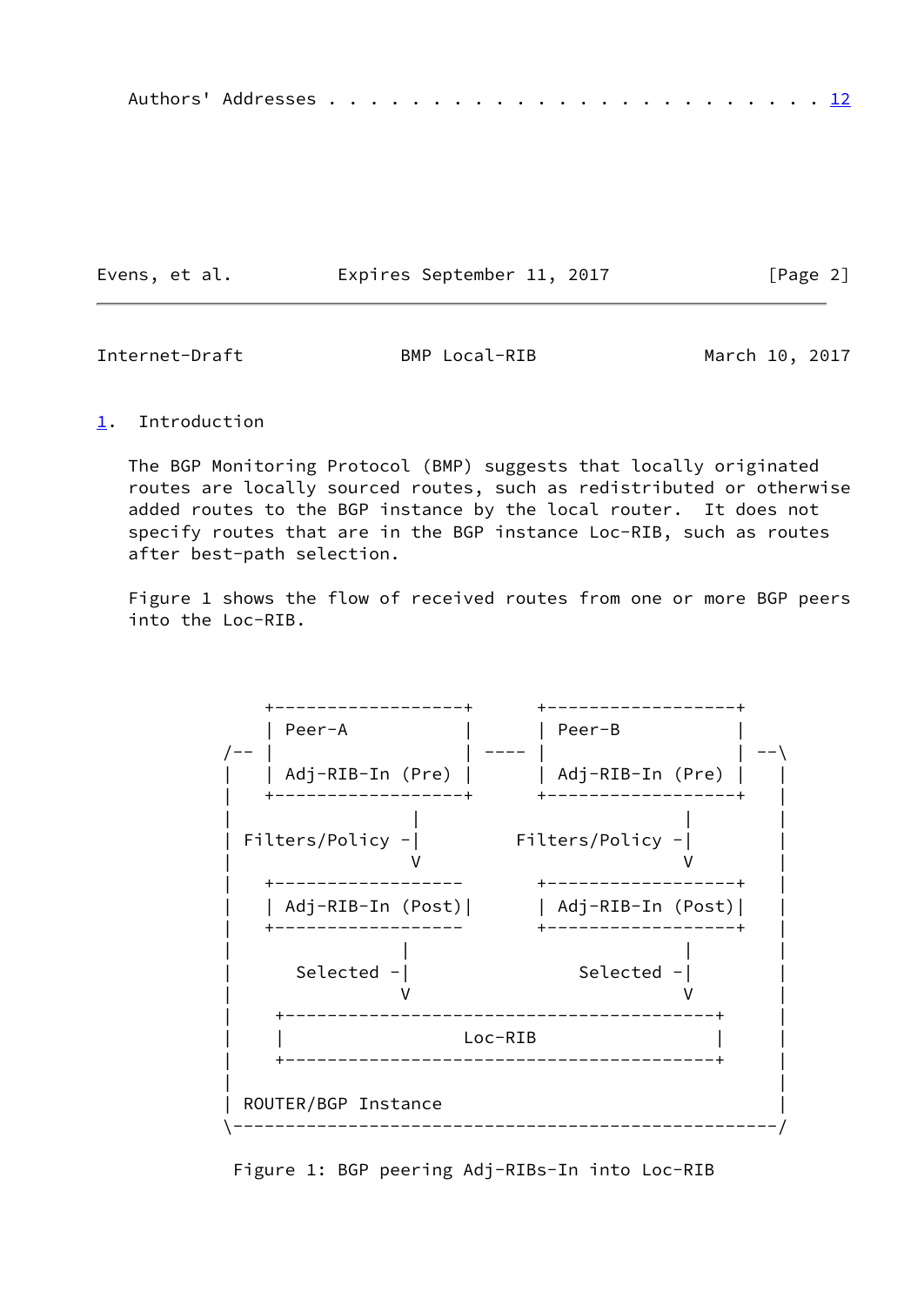Evens, et al. Expires September 11, 2017 [Page 3]

Internet-Draft BMP Local-RIB March 10, 2017

 As shown in Figure 2, Locally originated follows a similar flow where the redistributed or otherwise originated routes get installed into the Loc-RIB based on the decision process selection.

 /--------------------------------------------------------\ | | | +----------+ +----------+ +----------+ +----------+ | | | IS-IS | | OSPF | | Static | | BGP | | | +----------+ +----------+ +----------+ +----------+ | | | | | | | | | | | | Redistributed or originated into BGP | | | | | | | | | | | | V V V V | | +----------------------------------------------+ | | | Loc-RIB | | | +----------------------------------------------+ | | | | ROUTER/BGP Instance | \--------------------------------------------------------/

Figure 2: Locally Originated into Loc-RIB

BGP instance Loc-RIB usually provides a similar, if not exact,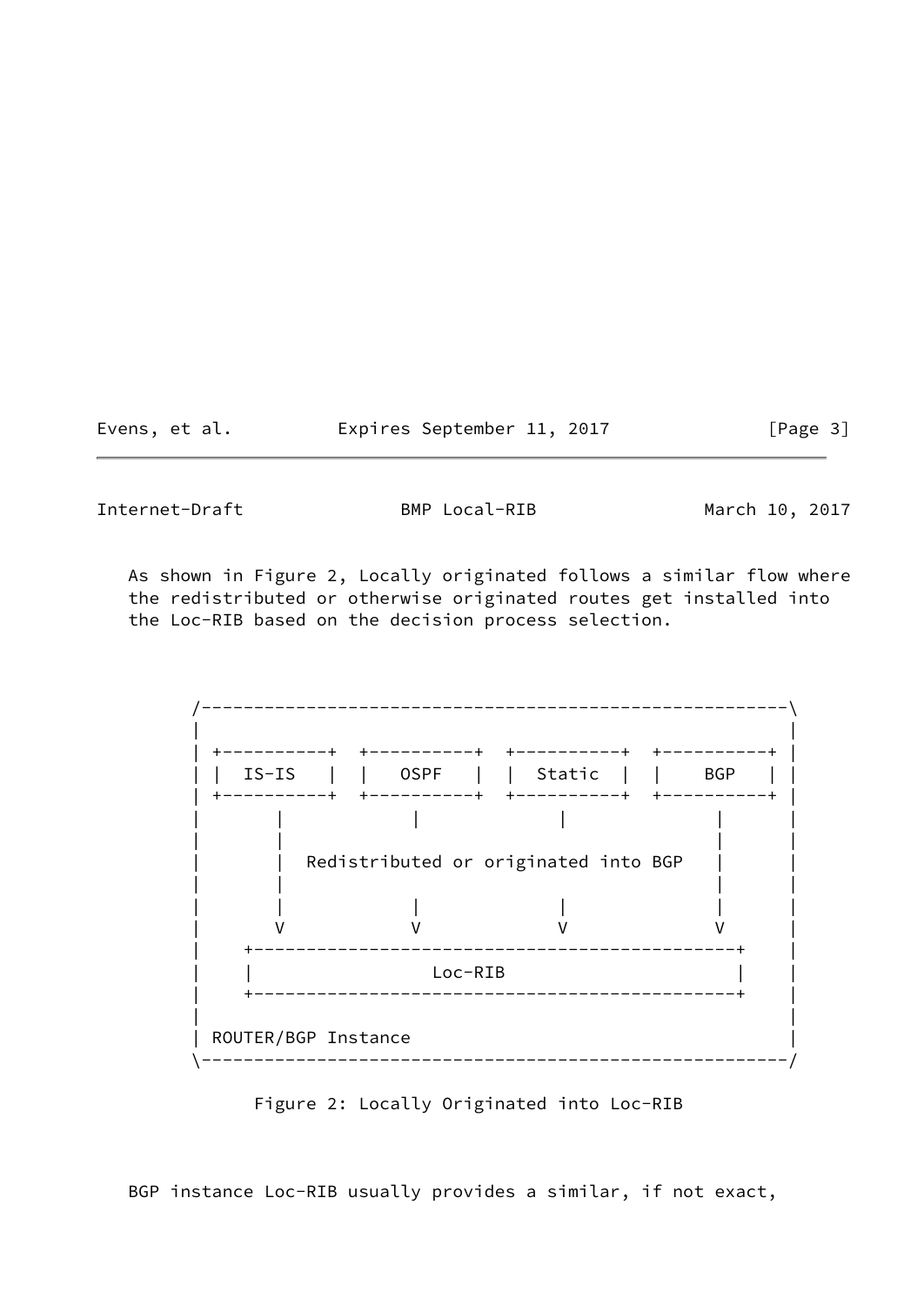forwarding information base (FIB) view of the routes from BGP that the router will use. The following are some use-cases for Loc-RIB access:

 o Adj-RIBs-In Post-Policy may still contain hundreds of thousands of routes per-peer but only a handful are selected and installed in the Loc-RIB as part of the best-path selection. Some monitoring applications, such as ones that need only to correlate flow records to Loc-RIB entries, only need to collect and monitor the routes that are actually selected and used.

 Requiring the applications to collect all Adj-RIB-In Post- Policy data forces the applications to receive a potentially large unwanted data set and to perform the BGP decision process selection, which includes having access to the IGP next-hop metrics. While it is possible to obtain the IGP topology information using BGP-LS, it requires the application to implement SPF and possibly CSPF based on additional policies. This is overly complex for such a simple application that only

| Evens, et al. |  | Expires September 11, 2017 |  | [Page 4] |
|---------------|--|----------------------------|--|----------|
|               |  |                            |  |          |

<span id="page-4-0"></span>Internet-Draft BMP Local-RIB March 10, 2017

needed to have access to the Loc-RIB.

- o It is common to see frequent changes over many BGP peers, but those changes do not always result in the router's Loc-RIB changing. The change in the Loc-RIB can have a direct impact on the forwarding state. It can greatly reduce time to troubleshoot and resolve issues if operators had the history of Loc-RIB changes. For example, a performance issue might have been seen for only a duration of 5 minutes. Post troubleshooting this issue without Loc-RIB history hides any decision based routing changes that might have happened during those five minutes.
- o Operators may wish to validate the impact of policies applied to Adj-RIB-In by analyzing the final decision made by the router when installing into the Loc-RIB. For example, in order to validate if multi-path prefixes are installed as expected for all advertising peers, the Adj-RIB-In Post-Policy and Loc- RIB needs to be compared. This is only possible if the Loc-RIB is available. Monitoring the Adj-RIB-In for this router from another router to derive the Loc-RIB is likely to not show same installed prefixes. For example, the received Adj-RIB-In will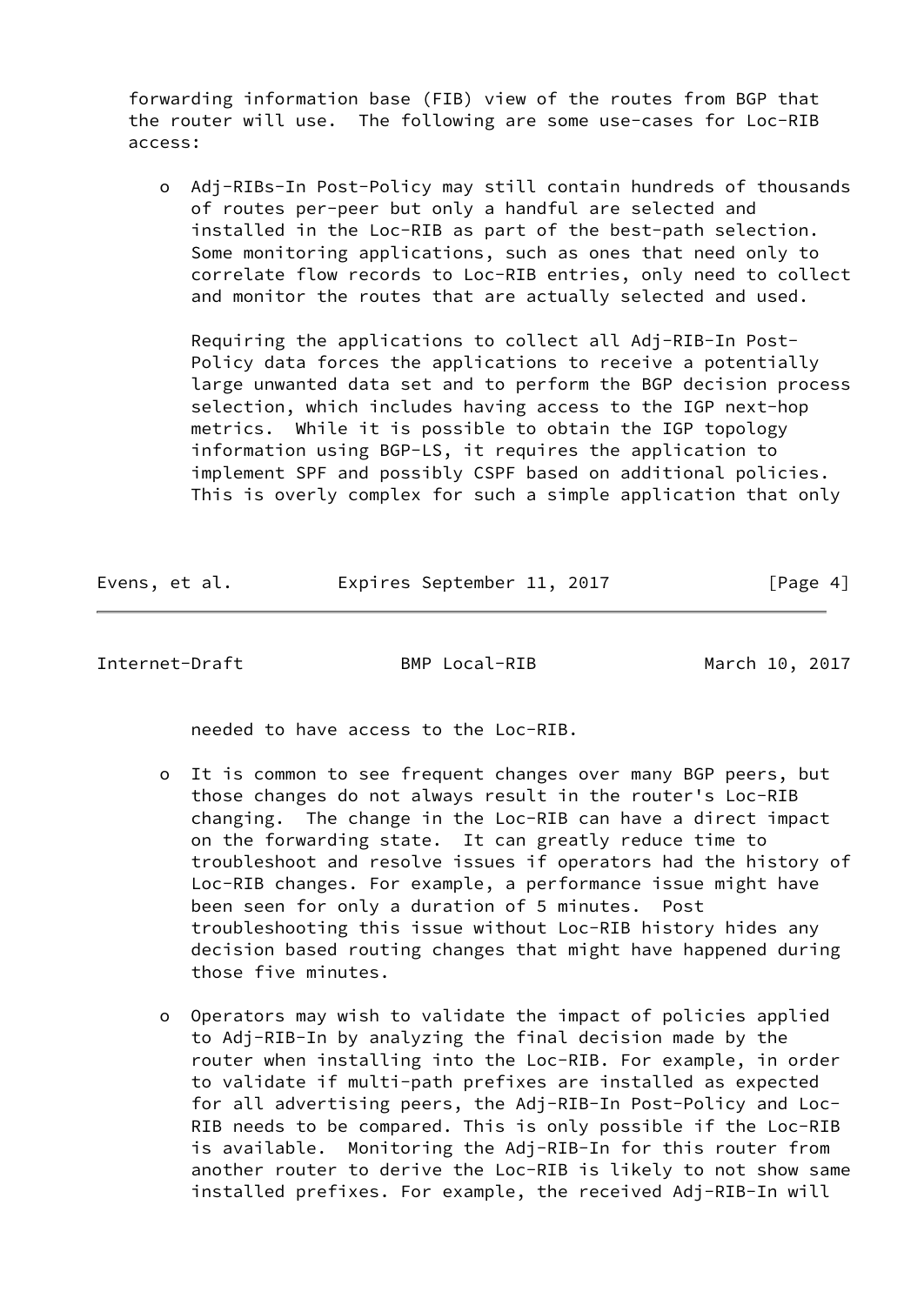be different if add-paths is not enabled or if maximum number of equal paths are different from Loc-RIB to routes advertised.

 This document adds Loc-RIB to the BGP Monitoring Protocol and replaces Section [8.2 \[RFC7854\]](https://datatracker.ietf.org/doc/pdf/rfc7854#section-8.2) Locally Originated Routes.

## <span id="page-5-0"></span>[1.1](#page-5-0). Current Method to Monitor Loc-RIB

 Loc-RIB is used to build Adj-RIB-Out when advertising routes to a peer. It is therefore possible to derive the Loc-RIB of a router by monitoring the Adj-RIB-In Pre-Policy from another router. While it is possible to derive the Loc-RIB, it is also error prone and complex.

 The setup needed to monitor the Loc-RIB of a router requires another router with a peering session to the target router that is to be monitored. The target router Loc-RIB is advertised via Adj-RIB-Out to the BMP router over a standard BGP peering session. The BMP router then forwards Adj-RIB-In Pre-Policy to the BMP receiver.

Unnecessary resources needed for current method:

o Requires at least two routers when only one router was to be

| Evens, et al. | Expires September 11, 2017 | [Page 5] |
|---------------|----------------------------|----------|
|---------------|----------------------------|----------|

<span id="page-5-1"></span>Internet-Draft BMP Local-RIB March 10, 2017

monitored.

 o Requires additional BGP peering to collect the received updates when peering may have not even been required in the first place. For example, VRF's with no peers, redistributed bgp-ls with no peers, segment routing egress peer engineering where no peers have link-state address family enabled.

 Complexities introduced with current method in order to derive (e.g. correlate) peer to router Loc-RIB:

 o Adj-RIB-Out received as Adj-RIB-In from another router may have a policy applied that filters, generates aggregates, suppresses more specifics, manipulates attributes, or filters routes. Not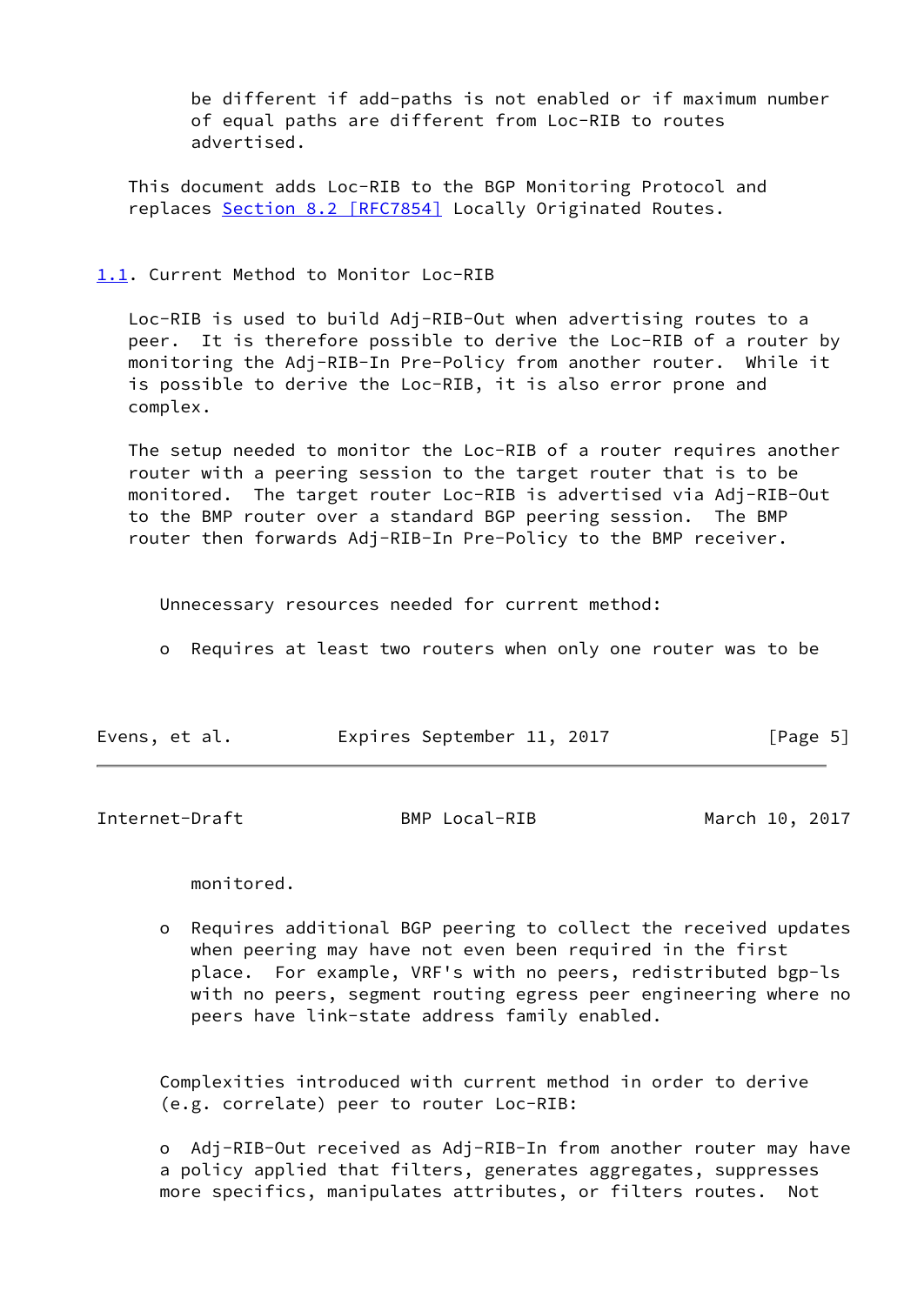only does this invalidate the Loc-RIB view, it adds complexity when multiple BMP routers may have peering sessions to the same router. The BMP receiver user is left with the erroneous task of identifying which peering session is the best representative of the Loc-RIB.

 o BGP peering is designed to work between administrative domains and therefore does not need to include internal system level information of each peering router (e.g. the system name or version information). In order to derive a Loc-RIB to a router, the router name or other system information is needed. The BMP receiver and user are forced to do some type of correlation using what information is available in the peering session (e.g. peering addresses, ASNs, and BGP-ID's). This leads to error prone correlations.

 o The BGP-ID's and session addresses to router correlation requires additional data, such as router inventory. This additional data provides the BMP receiver the ability to map and correlate the BGP-ID's and/or session addresses, but requires the BMP receiver to somehow obtain this data outside of BMP. How this data is obtained and the accuracy of the data directly effects the integrity of the correlation.

## <span id="page-6-0"></span>[2](#page-6-0). Terminology

 The key words "MUST", "MUST NOT", "REQUIRED", "SHALL", "SHALL NOT", "SHOULD", "SHOULD NOT", "RECOMMENDED", "MAY", and "OPTIONAL" in this document are to be interpreted as described in [RFC 2119 \[RFC2119](https://datatracker.ietf.org/doc/pdf/rfc2119)].

| Evens, et al. |  | Expires September 11, 2017 |  |  | [Page 6] |
|---------------|--|----------------------------|--|--|----------|
|---------------|--|----------------------------|--|--|----------|

<span id="page-6-2"></span>Internet-Draft BMP Local-RIB March 10, 2017

- <span id="page-6-1"></span>[3](#page-6-1). Definitions
	- o Adj-RIB-In: As defined in [\[RFC4271](https://datatracker.ietf.org/doc/pdf/rfc4271)], "The Adj-RIBs-In contains unprocessed routing information that has been advertised to the local BGP speaker by its peers." This is also referred to as the pre-policy Adj-RIB-In in this document.
	- o Adj-RIB-Out: As defined in [[RFC4271](https://datatracker.ietf.org/doc/pdf/rfc4271)], "The Adj-RIBs-Out contains the routes for advertisement to specific peers by means of the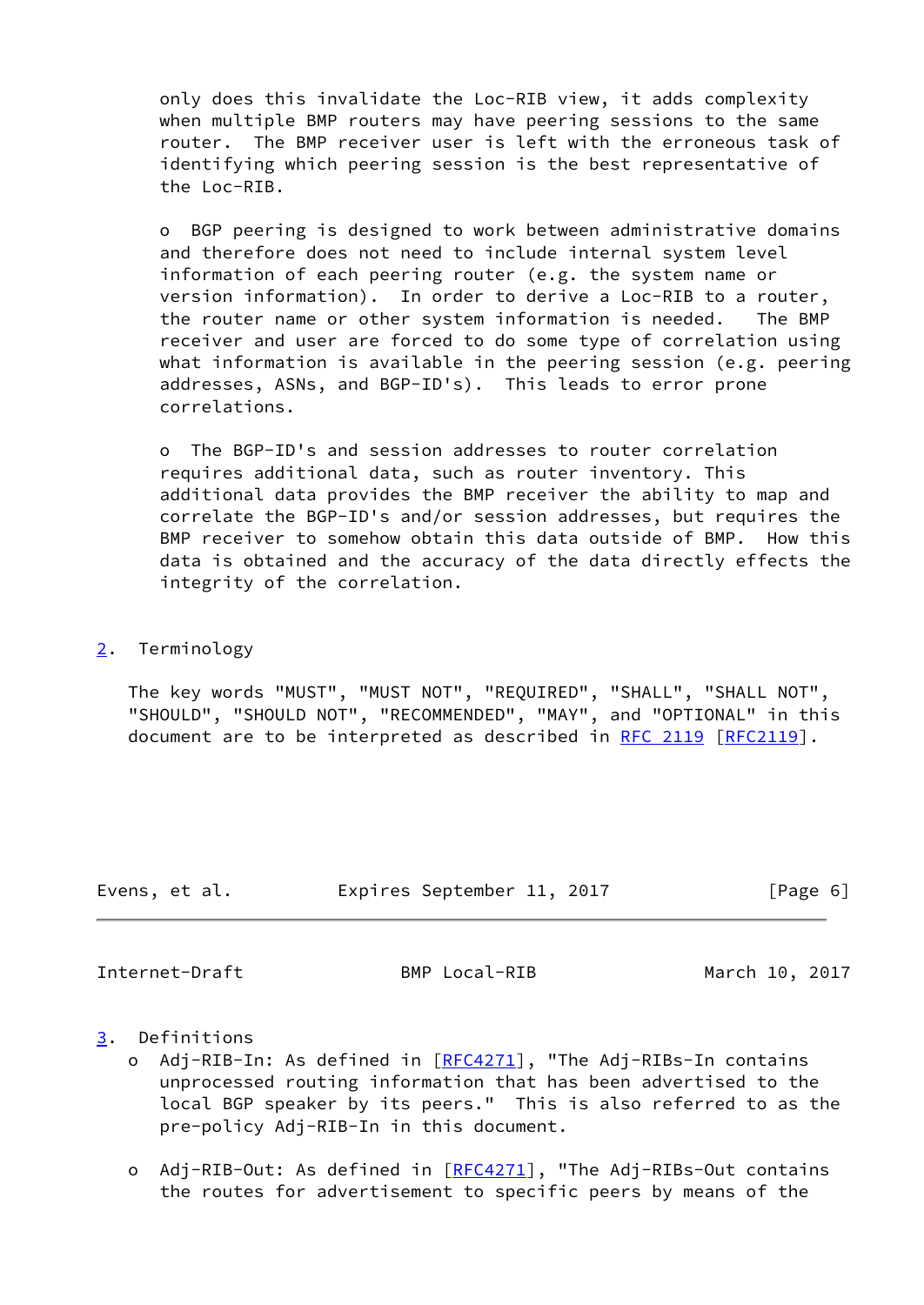local speaker's UPDATE messages."

- o Loc-RIB: As defined in [[RFC4271](https://datatracker.ietf.org/doc/pdf/rfc4271)], "The Loc-RIB contains the routes that have been selected by the local BGP speaker's Decision Process." It is further defined that the routes selected include locally originated and routes from all peers.
- o Pre-Policy Adj-RIB-Out: The result before applying the outbound policy to an Adj-RIB-Out. This normally would match what is in the local RIB.
- o Post-Policy Adj-RIB-Out: The result of applying outbound policy to an Adj-RIB-Out. This MUST be what is actually sent to the peer.
- <span id="page-7-0"></span>[4](#page-7-0). Per-Peer Header

<span id="page-7-1"></span>[4.1](#page-7-1). Peer Type

This document defines the following new peer type:

- o Peer Type = 3: Loc-RIB Instance Peer
- <span id="page-7-2"></span>[4.2](#page-7-2). Peer Flags

 In section [4.2 \[RFC7854\],](https://datatracker.ietf.org/doc/pdf/rfc7854#section-4.2) the "locally sourced routes" comment in the L flag description is removed. Locally sourced routes MUST be conveyed using the Loc-RIB instance peer type.

 The per-peer header flags for Loc-RIB Instance Peer type are defined as follows:

> 0 1 2 3 4 5 6 7 +-+-+-+-+-+-+-+-+ |V|F| Reserved | +-+-+-+-+-+-+-+-+

 o The V flag indicates that the Peer address is an IPv6 address. For IPv4 peers, this is set to 0.

Evens, et al. **Expires September 11, 2017** [Page 7]

<span id="page-7-3"></span>Internet-Draft BMP Local-RIB March 10, 2017

o The F flag indicates that the Loc-RIB is filtered. This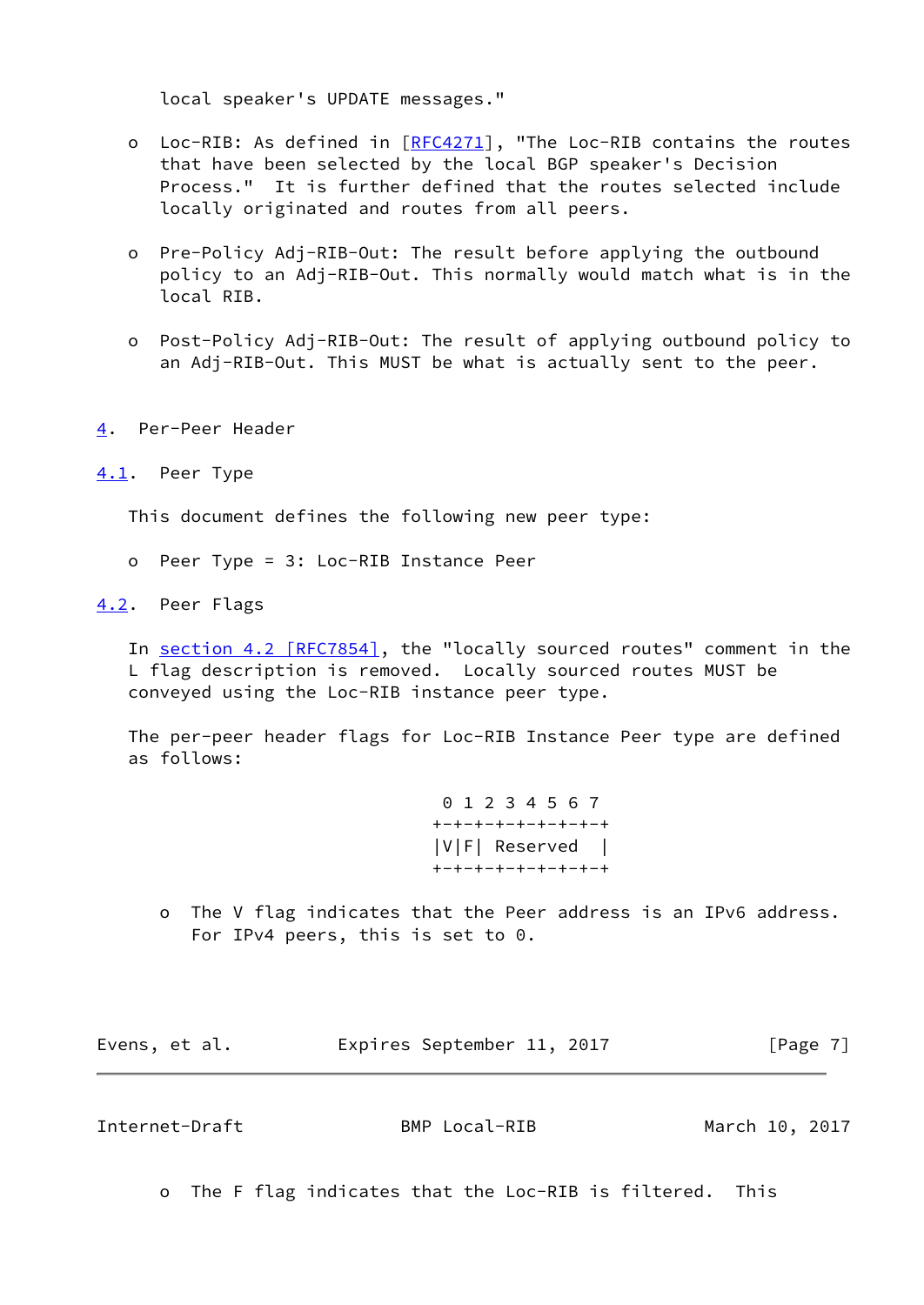indicates that the Loc-RIB does not represent the complete routing table.

 The remaining bits are reserved for future use. They MUST be transmitted as 0 and their values MUST be ignored on receipt.

<span id="page-8-0"></span>[5](#page-8-0). Loc-RIB Monitoring

 Loc-RIB contains all routes from BGP peers as well as any and all routes redistributed or otherwise locally originated. In this context, only the BGP instance Loc-RIB is included. Routes from other routing protocols that have not been redistributed or received via Adj-RIB-In are not considered.

<span id="page-8-1"></span>[5.1](#page-8-1). Per-Peer Header

 All peer messages that include a per-peer header MUST use the following values:

- o Peer Type: Set to 3 to indicate Loc-RIB Instance Peer.
- o Peer Distinguisher: Zero filled if the Loc-RIB represents the global instance. Otherwise set to the route distinguisher or unique locally defined value of the particular instance the Loc- RIB belongs to.
- o Peer Address: Zero-filled as remote peer address is not applicable.
- o Peer AS: Set to the BGP instance global or default ASN value.
- o Peer BGP ID: Set to the BGP instance global or RD (e.g. VRF) specific router-id.

<span id="page-8-2"></span>[5.2](#page-8-2). Peer UP Notification

Peer UP notifications follow section [4.10 \[RFC7854\]](https://datatracker.ietf.org/doc/pdf/rfc7854#section-4.10) with the following clarifications:

- o Local Address: Zero-filled, local address is not applicable.
- o Local Port: Set to 0, local port is not applicable.
- o Remote Port: Set to 0, remote port is not applicable.
- o Sent OPEN Message: This is a fabricated BGP OPEN message. Capabilities MUST include 4-octet ASN and all necessary

Evens, et al. Expires September 11, 2017 [Page 8]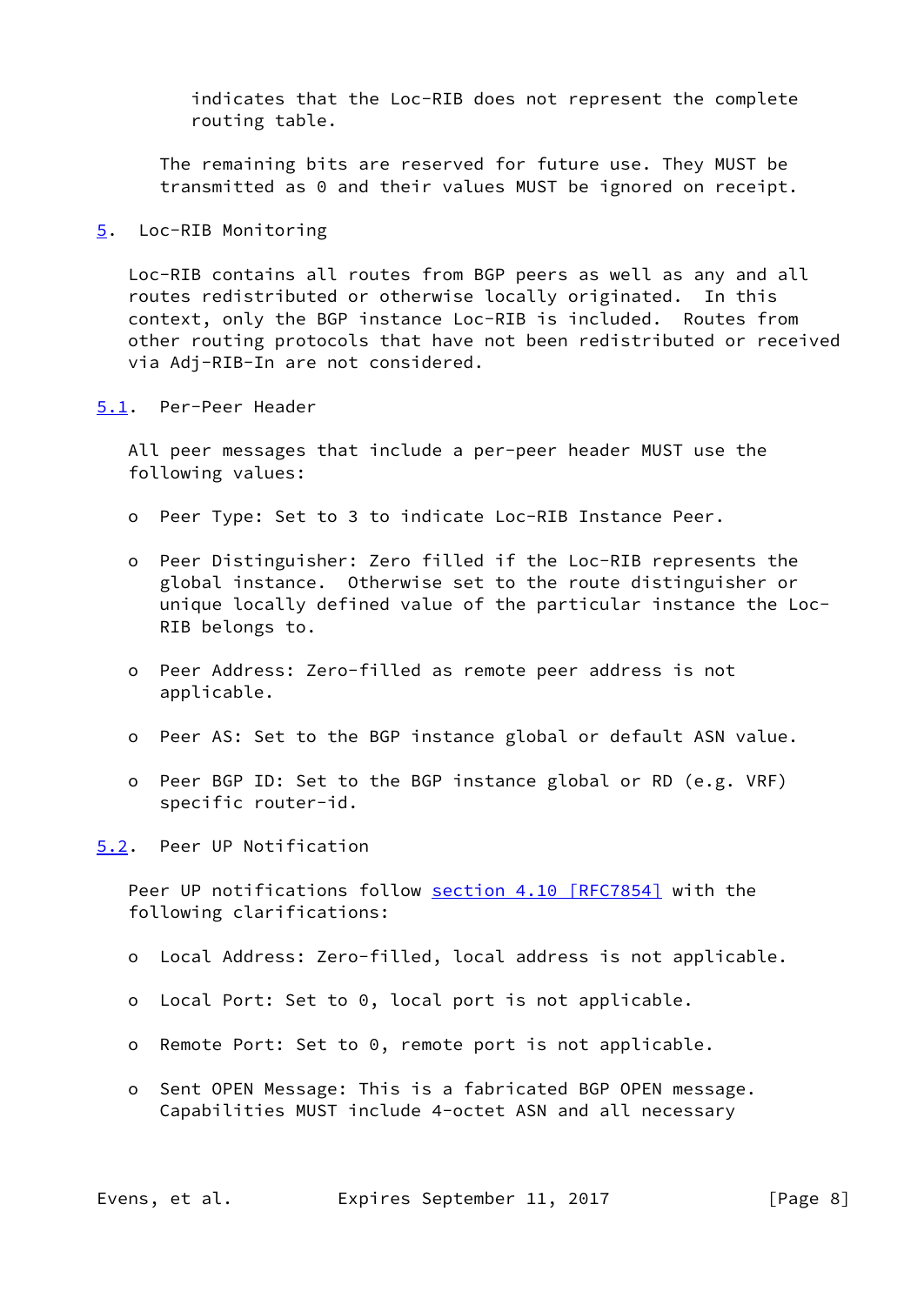<span id="page-9-1"></span> capabilities to represent the Loc-RIB route monitoring messages. Only include capabilities if they will be used for Loc-RIB monitoring messages. For example, if add-paths is enabled for IPv6 and Loc-RIB contains additional paths, the add-paths capability should be included for IPv6. In the case of add-paths, the capability intent of advertise, receive or both can be ignored since the presence of the capability indicates enough that add paths will be used for IPv6.

 o Received OPEN Message: Repeat of the same Sent Open Message. The duplication allows the BMP receiver to use existing parsing.

<span id="page-9-0"></span>[5.2.1](#page-9-0). Peer UP Information

The following peer UP information TLV Type is added:

 o Type = 3: VRF Name. The Information field contains an ASCII string whose value MUST be equal to the value of the VRF name (e.g. RD instance name) configured. This type is only relevant and used when the Loc-RIB represents a VRF/RD instance.

 It is RECOMMENDED that the VRF Name be defined as "global" for the global/default Loc-RIB instance.

<span id="page-9-2"></span>[5.3](#page-9-2). Peer Down Notification

Peer down notification SHOULD follow the section [4.9 \[RFC7854\]](https://datatracker.ietf.org/doc/pdf/rfc7854#section-4.9) reason 2.

<span id="page-9-3"></span>[5.4](#page-9-3). Route Monitoring

 Route Monitoring messages are used for initial synchronization of the Loc-RIB. They are also used for incremental updates upon every change to the RIB. State compression on interval, such as 1 or greater seconds, can mask critical RIB changes. Therefore state compression SHOULD be avoided. If the Loc-RIB changes, a route monitor message should be sent.

As defined in section [4.3 \[RFC7854\],](https://datatracker.ietf.org/doc/pdf/rfc7854#section-4.3) "Following the common BMP header and per-peer header is a BGP Update PDU."

<span id="page-9-4"></span>[5.5](#page-9-4). Route Mirroring

Route mirroring is not applicable to Loc-RIB.

<span id="page-9-5"></span>[5.6](#page-9-5) Statistics Report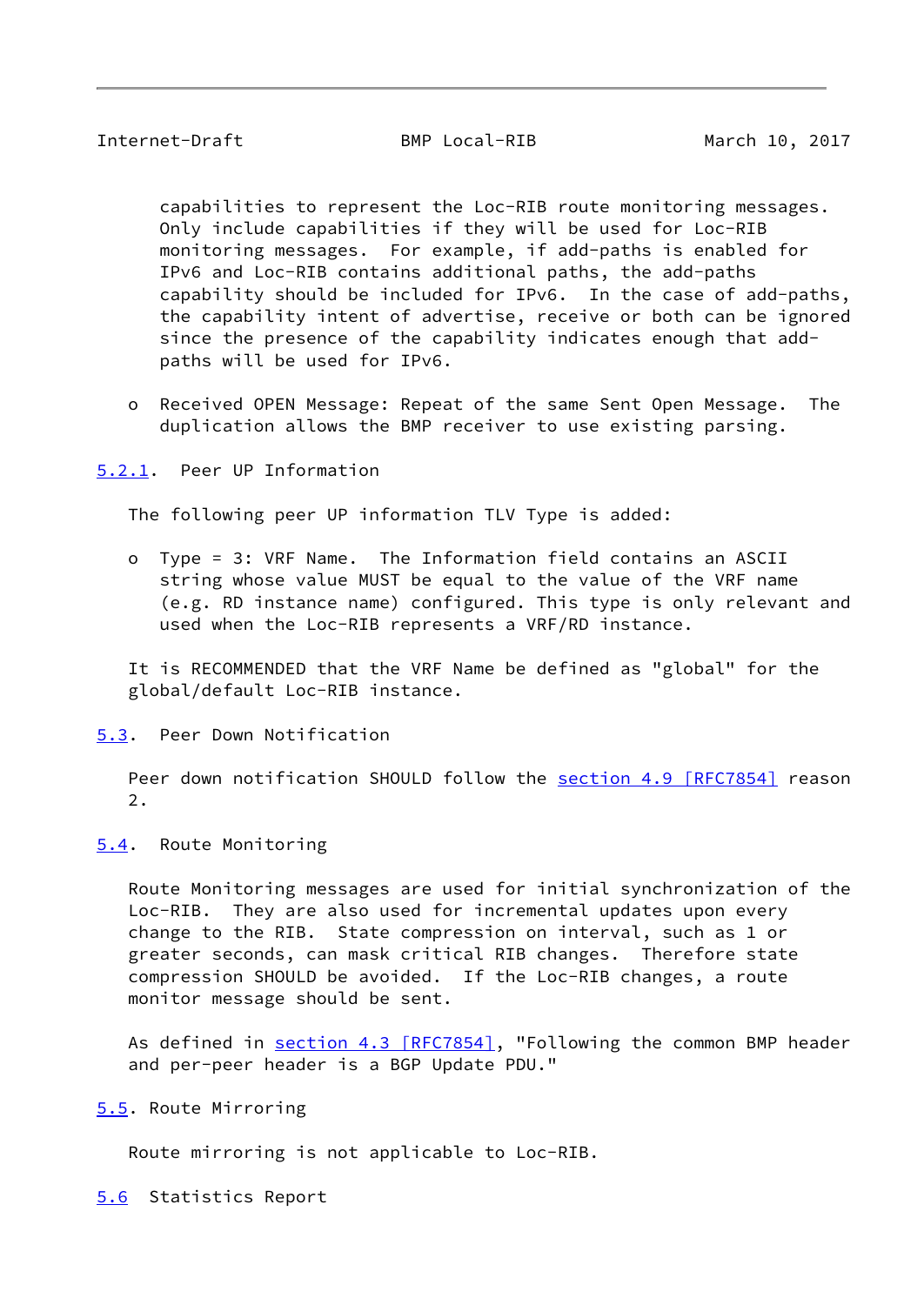Not all Stat Types are relevant to Loc-RIB. The Stat Types that are

| Evens, et al. |  | Expires September 11, 2017 |  |  | [Page 9] |  |  |
|---------------|--|----------------------------|--|--|----------|--|--|
|---------------|--|----------------------------|--|--|----------|--|--|

<span id="page-10-1"></span>Internet-Draft BMP Local-RIB March 10, 2017

relevant are listed below:

- o Stat Type = 8: (64-bit Gauge) Number of routes in Loc-RIB.
- o Stat Type = 10: Number of routes in per-AFI/SAFI Loc-RIB. The value is structured as: 2-byte AFI, 1-byte SAFI, followed by a 64 bit Gauge.

<span id="page-10-0"></span>[6](#page-10-0). Other Considerations

<span id="page-10-2"></span>[6.1](#page-10-2). Loc-RIB Implementation

 There are several methods to implement Loc-RIB efficiently. In all methods, the implementation emulates a peer with Peer UP and DOWN messages to convey capabilities as well as Route Monitor messages to convey Loc-RIB. In this sense, the peer that conveys the Loc-RIB is a local router emulated peer.

<span id="page-10-3"></span>[6.1.1](#page-10-3) Multiple Loc-RIB Peers

 There MUST be multiple emulated peers for each Loc-RIB instance, such as with VRF's. The BMP receiver identifies the Loc-RIB's by the peer header distinguisher and BGP ID. The BMP receiver uses the VRF Name from the PEER UP to name the Loc-RIB.

 In some implementations, it might be required to have more than one emulated peer for Loc-RIB to convey different address families for the same Loc-RIB. In this case, the peer distinguisher and BGP ID should be the same since it represents the same Loc-RIB instance. Each emulated peer instance MUST send a PEER UP with the OPEN message indicating the address family capabilities. A BMP receiver MUST process these capabilities to know which peer belongs to which address family.

<span id="page-10-4"></span>[6.1.2](#page-10-4) Filtering Loc-RIB to BMP Receivers

 There maybe be use-cases where BMP receivers should only receive specific routes from Loc-RIB. For example, IPv4 unicast routes may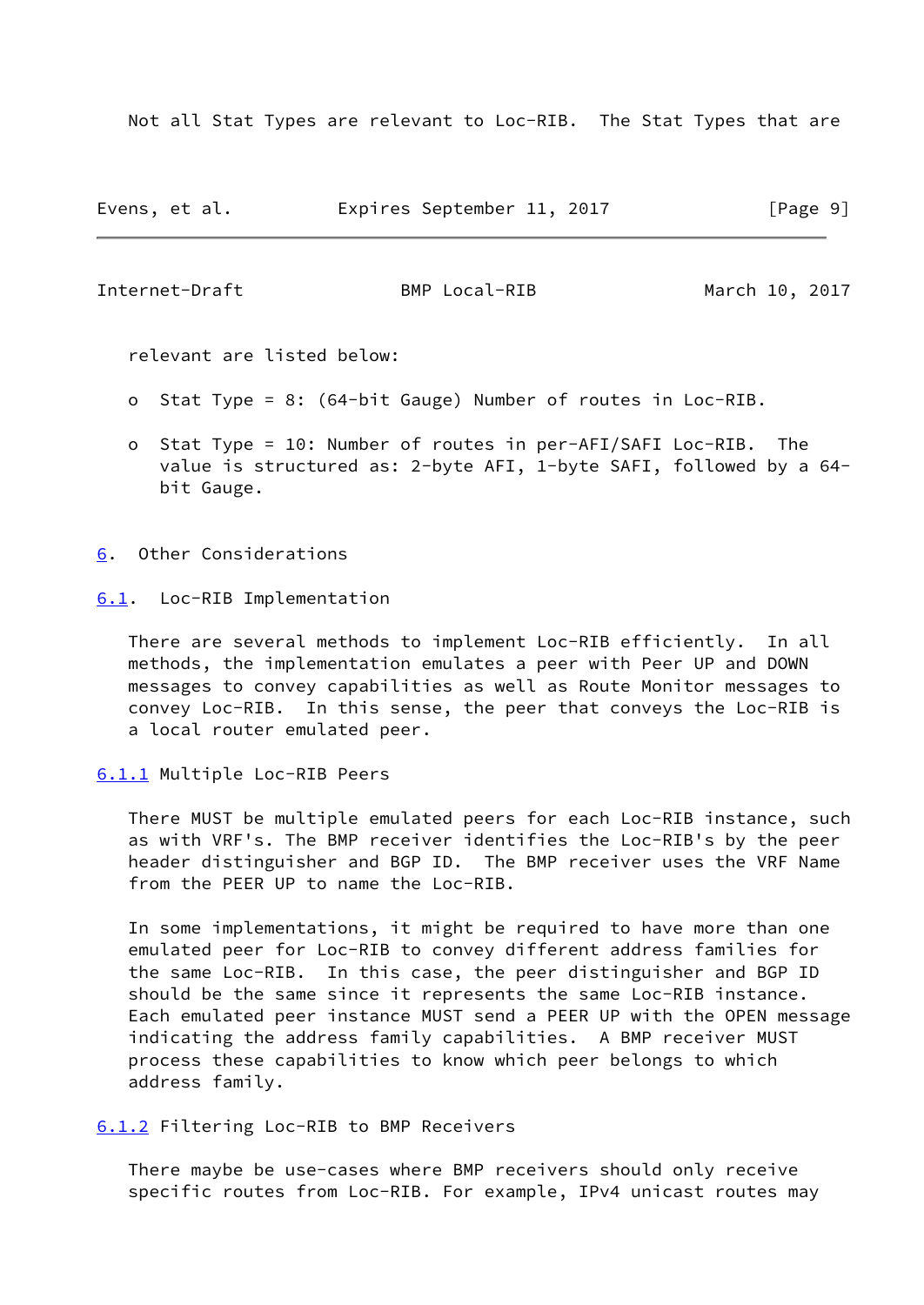include IBGP, EBGP, and IGP but only routes from EBGP should be sent to the BMP receiver. Alternatively, it may be that only IBGP and EBGP that should be sent and IGP redistributed routes should be excluded. In these cases where the Loc-RIB is filtered, the F flag is set to 1 to indicate to the BMP receiver that the Loc-RIB is partial.

| Evens, et al. |  | Expires September 11, 2017 |  |  | [Page 10] |  |
|---------------|--|----------------------------|--|--|-----------|--|
|---------------|--|----------------------------|--|--|-----------|--|

<span id="page-11-1"></span>Internet-Draft BMP Local-RIB March 10, 2017

<span id="page-11-0"></span>[7](#page-11-0). Security Considerations

 It is not believed that this document adds any additional security considerations.

<span id="page-11-2"></span>[8](#page-11-2). IANA Considerations

 This document requests that IANA assign the following new peer types to the BMP parameters name space  $[1]$ .

- o Peer Type = 3: Loc-RIB Instance Peer
- <span id="page-11-3"></span>[9](#page-11-3). References

<span id="page-11-4"></span>[9.1](#page-11-4). URIs

<span id="page-11-6"></span> [1] [https://www.iana.org/assignments/bmp-parameters/bmp](https://www.iana.org/assignments/bmp-parameters/bmp-parameters.xhtml) [parameters.xhtml](https://www.iana.org/assignments/bmp-parameters/bmp-parameters.xhtml)

<span id="page-11-5"></span>[9.2](#page-11-5). Normative References

- [RFC2119] Bradner, S., "Key words for use in RFCs to Indicate Requirement Levels", [BCP 14](https://datatracker.ietf.org/doc/pdf/bcp14), [RFC 2119](https://datatracker.ietf.org/doc/pdf/rfc2119), DOI 10.17487/RFC2119, March 1997, [<http://www.rfc](http://www.rfc-editor.org/info/rfc2119) [editor.org/info/rfc2119](http://www.rfc-editor.org/info/rfc2119)>.
- [RFC4271] Rekhter, Y., Ed., Li, T., Ed., and S. Hares, Ed., "A Border Gateway Protocol 4 (BGP-4)", [RFC 4271,](https://datatracker.ietf.org/doc/pdf/rfc4271) DOI 10.17487/RFC4271, January 2006, <[http://www.rfc-](http://www.rfc-editor.org/info/rfc4271)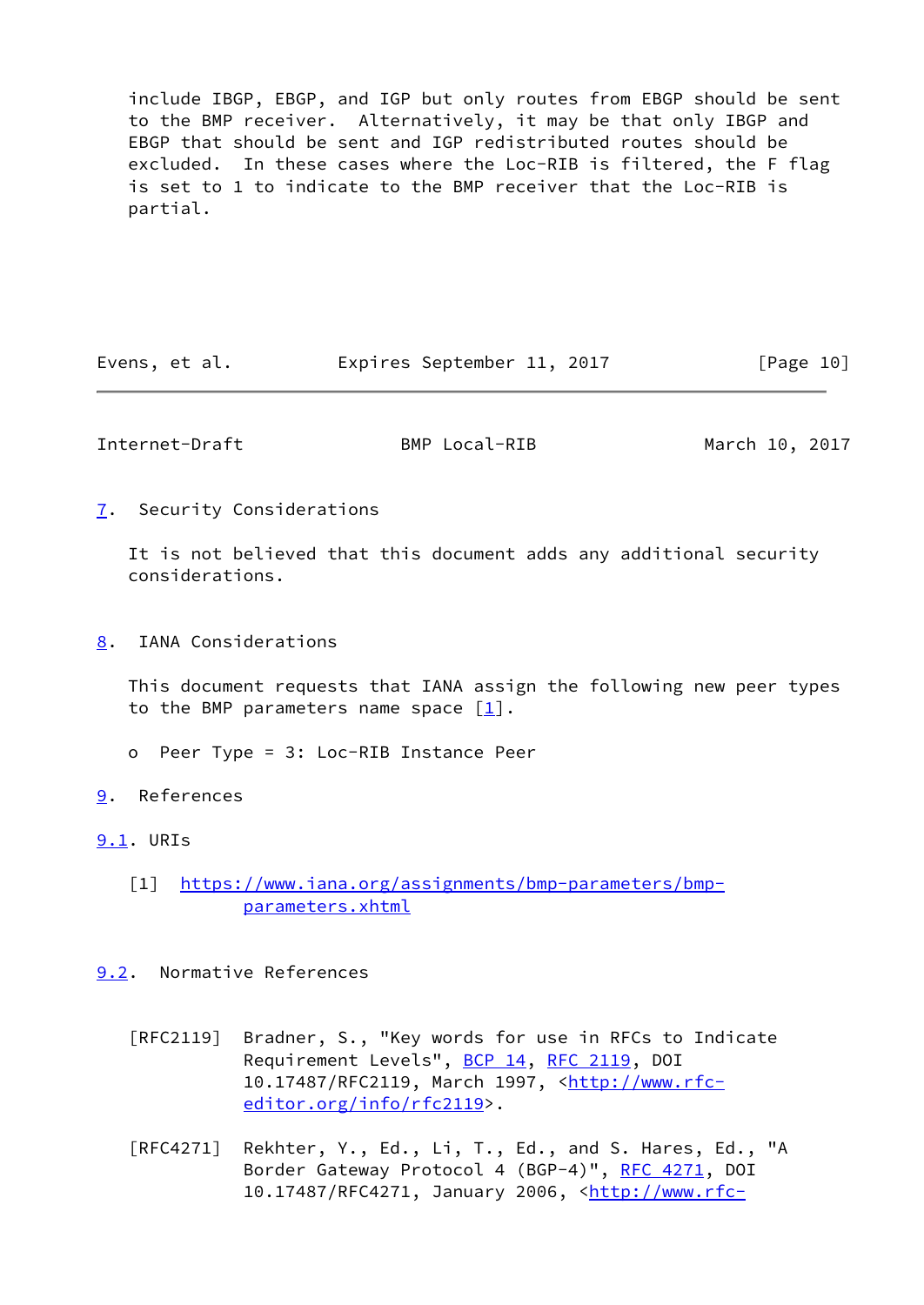[editor.org/info/rfc4271](http://www.rfc-editor.org/info/rfc4271)>.

 [RFC7854] Scudder, J., Ed., Fernando, R., and S. Stuart, "BGP Monitoring Protocol (BMP)", [RFC 7854,](https://datatracker.ietf.org/doc/pdf/rfc7854) DOI 10.17487/RFC7854, June 2016, [<http://www.rfc](http://www.rfc-editor.org/info/rfc7854) [editor.org/info/rfc7854](http://www.rfc-editor.org/info/rfc7854)>.

<span id="page-12-0"></span>[9.3](#page-12-0). Informative References

[I-ID.ietf-grow-bmp-adj-rib-out] TBD.

<span id="page-12-1"></span>

| Evens, et al.                                                                                                             | Expires September 11, 2017 | [Page $11$ ]   |
|---------------------------------------------------------------------------------------------------------------------------|----------------------------|----------------|
| Internet-Draft                                                                                                            | BMP Local-RIB              | March 10, 2017 |
| Acknowledgments                                                                                                           |                            |                |
| TBD.                                                                                                                      |                            |                |
| Authors' Addresses                                                                                                        |                            |                |
| Tim Evens<br>Cisco Systems<br>2901 Third Avenue, Suite 600<br>Seattle, WA 98121<br><b>USA</b><br>Email: tievens@cisco.com |                            |                |
| Serpil Bayraktar<br>Cisco Systems<br>3700 Cisco Way<br>San Jose, CA 95134<br><b>USA</b>                                   |                            |                |
| Email: serpil@cisco.com                                                                                                   |                            |                |